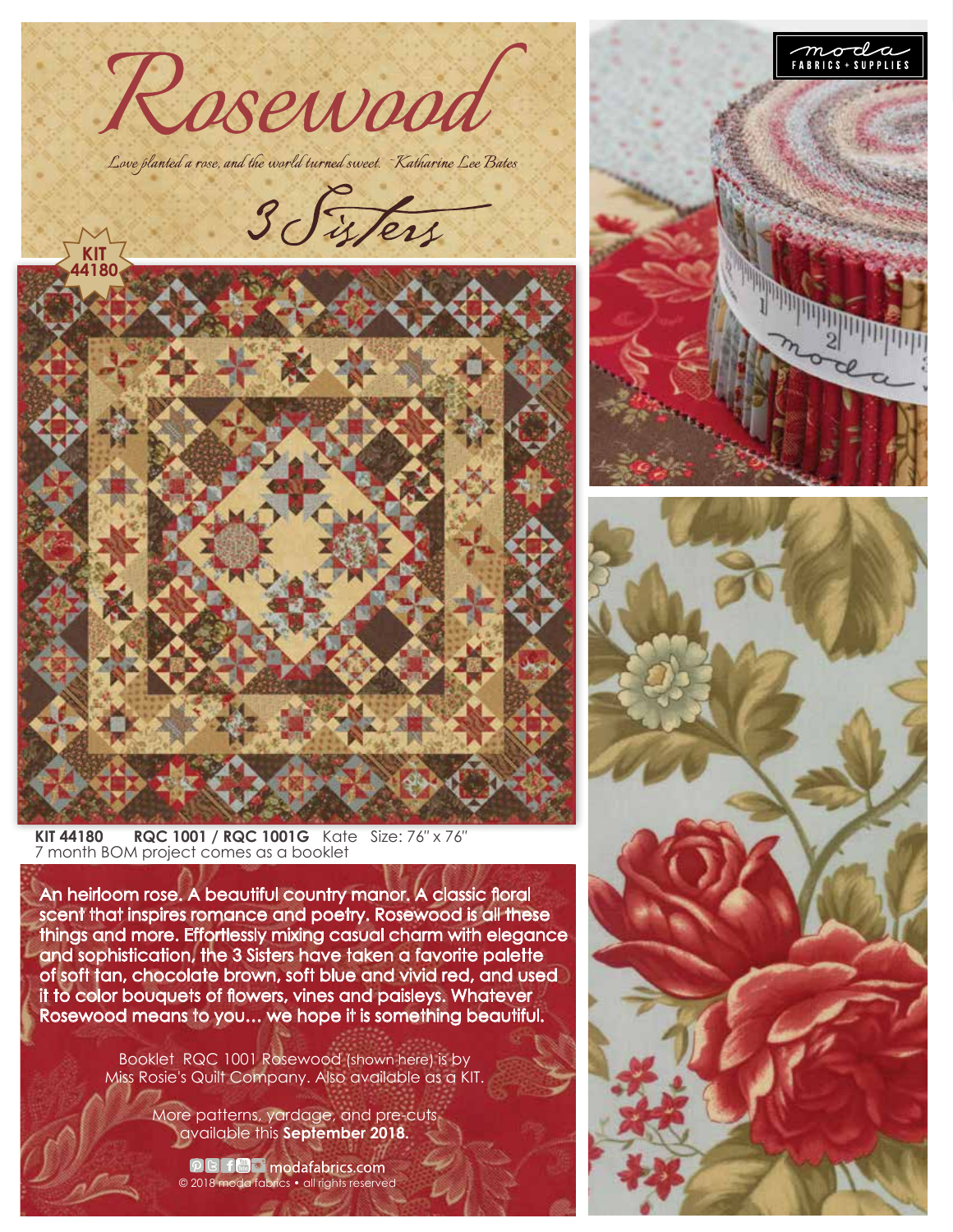

## **Rosewood** *3 Sisters* September Delivery



modafabrics.com **2018 MARCH COLLECTION**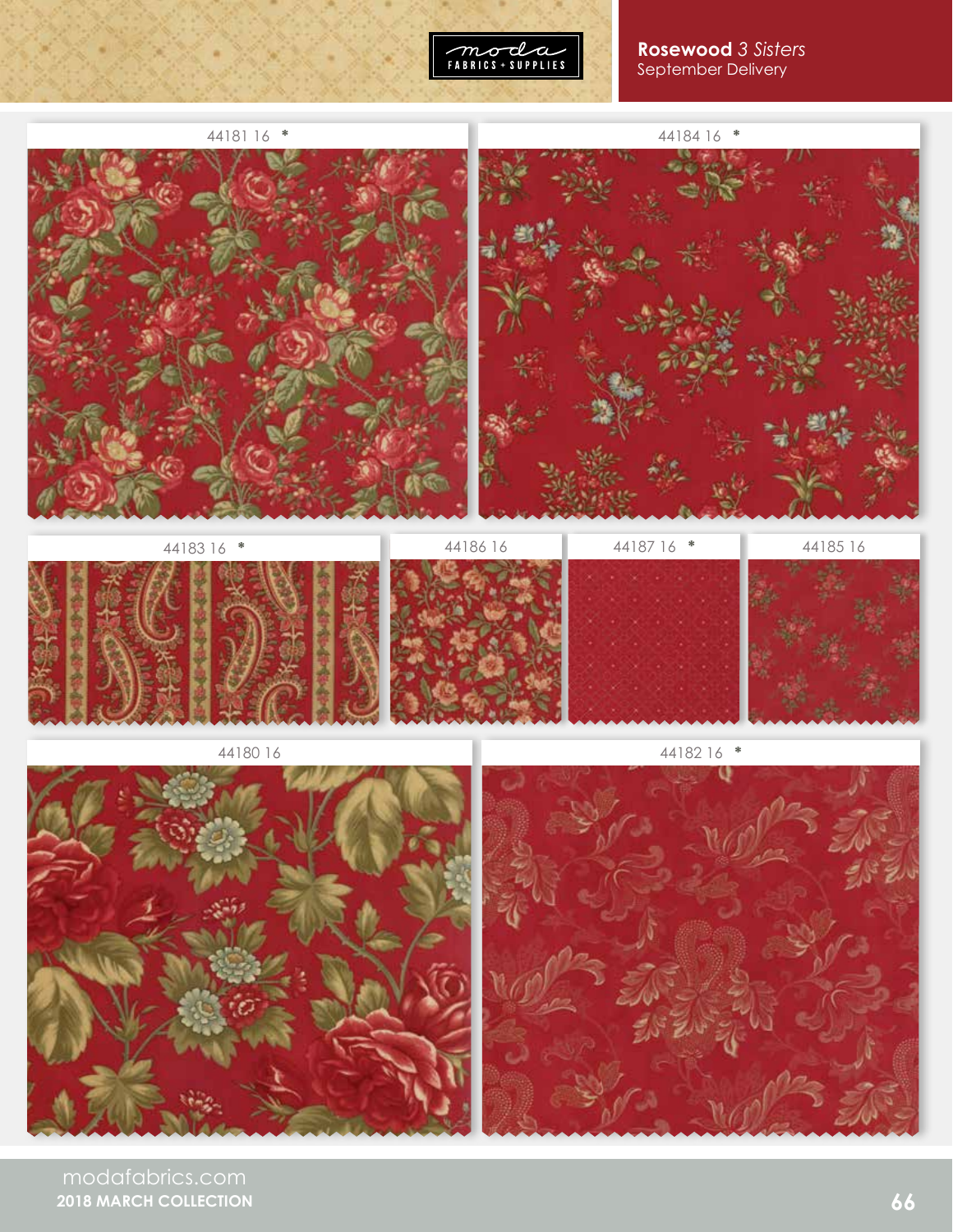Rosewoods Sister



modafabrics.com **2018 MARCH COLLECTION**



**Asst. 10**

**Low Cal 10**